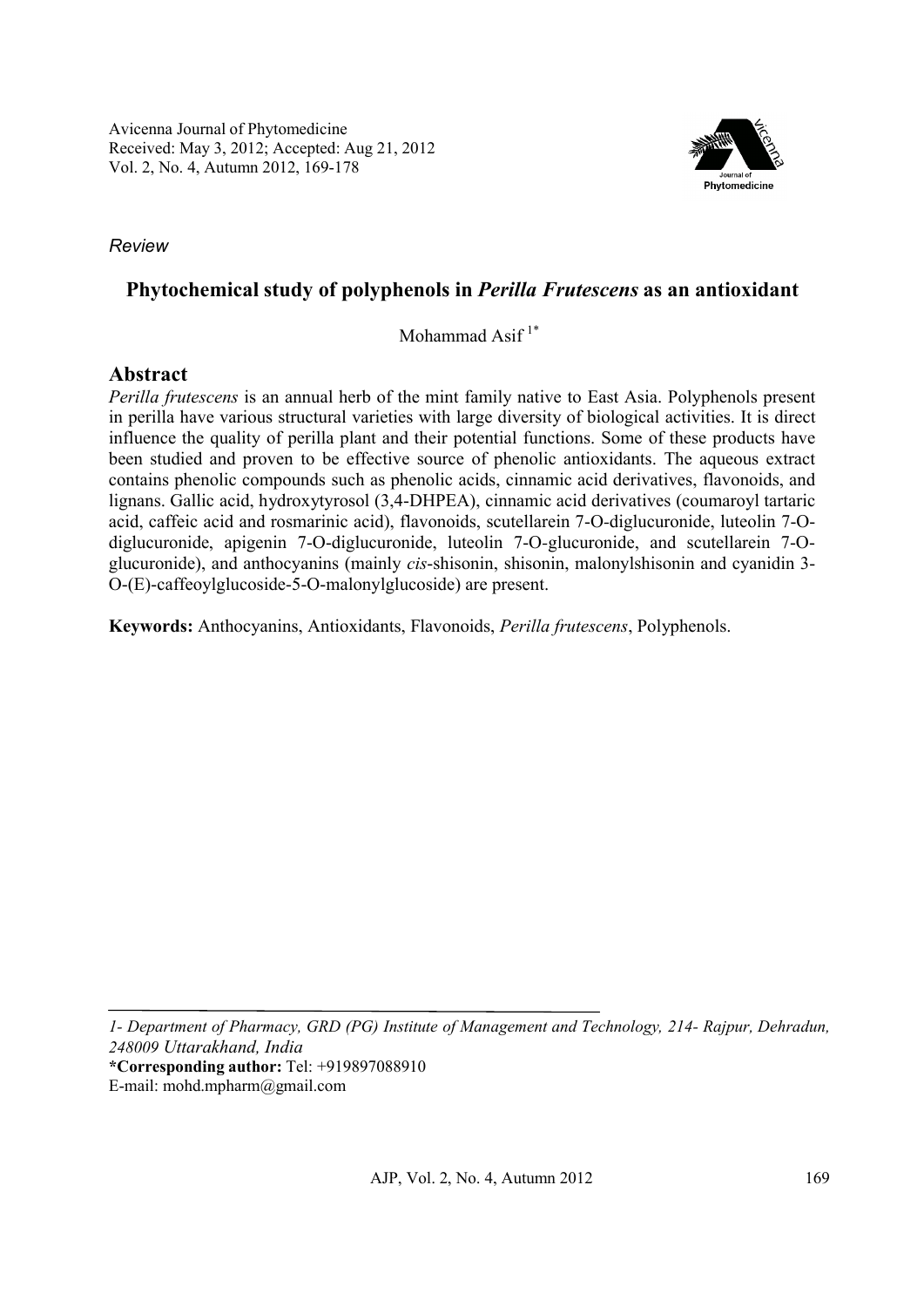### **Introduction**

*Perilla frutescens* (L.) Britt. (Lamiaceae) and their varieties are edible plants frequently used in Asian countries such as China, Korea, Japan and Thailand (Asif and Kumar, 2010; Heci, 2001). Perilla is a very attractive plant for the garden and attracts butterflies. It is an aromatic plant with a strong minty smell. Growing up to four feet tall when in bloom, the stems are square, reddish-purple and branching. The leaves are large, up to 15 cm in diameter, dark green tinted red to purple, and hairy (Foster & Duke, 1990; Manandhar, 2002; Diggs et al., 1999).

Various perilla varieties are traditionally used by local people. Leaves of *P. frutescens*  are used as a vegetable. *P*. *frutescens* var. *crispa* is more often used than var. *frutescens* in China for its medicinal properties which may be differentiated by their different leaf and stem colors, which vary from green and red and to purple, indicating the existence of anthocyanins. It has been shown that the red color is mainly due to the presence of malonylshisonin (3-O-(6-O-(E)-*p*-coumarylβ-D-glucopyranosyl)-5-O-(6-O-malonyl-β-

D-glucopyranosyl)-cyanidin) (Meng et al., 2006). In the case of green-leaf chemotypes, the content of anthocyanin type compounds must be low, which in turn should affect bioactivity. *P. frutescens* is not only used as a food ingredient but also for skin creams, soaps, and medicinal preparations because of its recognized bioactivities, such as antioxidant (Ill Min, et al., 1995), antiallergic (Makino, et al., 2003; Takano, et al., 2004), anti-inflammatory (Ueda et al., 2002), and anti-HIV-1 activity (Yamasaki, et al., 1998). The total polyphenolic contents (cinnamic, flavonic, and anthocyanic derivatives) are found in aqueous extract of *frutescens*, and *crispa* varieties (Pereira et al., 2009; Meng et al., 2009).

*Traditional and medicinal properties*

Perilla is an edible plant and has medicinal properties. The leaves have a very pleasant sweet taste and are used as a spice, combined with fish, rice, vegetables, and soups as well as giving color and flavor to many pickled dishes. It is also chopped and combined with ginger root and salads in many Asian countries. The seeds from the plant also supplies nutritious cooking oil. The essential oil of the plant is used as a food flavoring. The entire plant is very nutritious with vitamins and minerals (Asif, & Kumar, 2010). One of the aldehyde isomers, i.e., oxime of perilla aldehyde (perillartin) is about 2000 times sweeter than sucrose. The medicinal uses of perilla as an antiasthmatic, antidote, antimicrobial, antipyretic, antiseptic, antispasmodic, antitussive, aromatic, carminative, diaphoretic, emollient, expectorant, stomachic, and tonic substance has been shown (Asif, 2011). The plant constituents confirm these properties in alternative medicine and usefulness in curing many cancers as well as various other diseases and disorders (Facciola, 1990; Huxley, 1992; Manandhar, 2002). An infusion of the plant is useful in the treatment of asthma, common cold, cough and lung afflictions, influenza prevention, nausea, vomiting, abdominal pain, constipation, food poisoning, cancers, and to restore health and balance (Takano et al., 2004; Makino et al., 2003). The stems are a traditional Chinese remedy for morning sickness. Perilla seed oil has been used in paints, varnishes, linoleum, printing ink, and for protective waterproof coatings on clothes.

### *Edible Uses*

Seedlings are added to salads, older leaves are used as a garnish or flavoring. The leaves contain about 3.1% protein, 0.8% fat, 4.1% carbohydrate, and 1.1% ash. The seeds can also be eaten cooked. Seeds from purpleleafed forms of the plant are preferred for culinary uses. The seed contains about 21.5%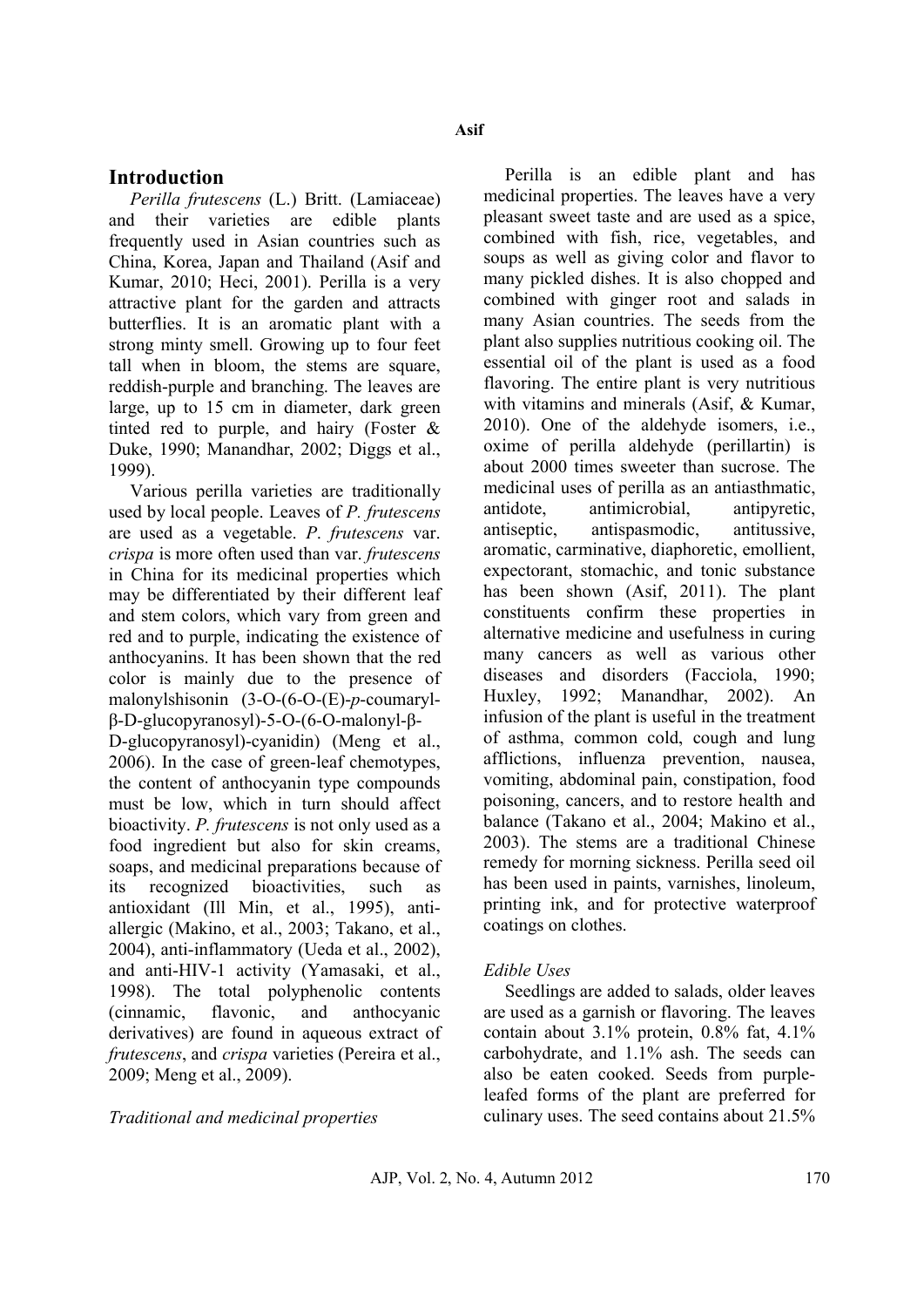#### **Phytochemical study of polyphenols in** *Perilla frutescens*

protein, 43.4% fat, 11.3% carbohydrate, and 4.4% ash. An edible drying oil is obtained from the seed (Manandhar 2002). It is rich in linolenic acid (polyunsaturated fatty acids; cardiotonic oil). The plant yields an essential oil which is used as food flavoring in candies and sauces (Facciola, 1990). The plant yields *0.3*-1.3% essential oil, which contains 20% citral. It is used as food flavoring and in dental products.

#### *Phytochemical constituents*

Several different perilla chemotypes are known. Identified constituents of perilla are apigenin, ascorbic-acid, beta-carotene, caffeic-acid, citral, dillapiol, elemicin, limonene, luteolin, myristicin, perillaldehyde, protocatechuic-acid, quercetin, rosmarinicacid, perilla ketone, elsholzia ketone, isoegomaketone, naginata ketone, and safrole. The rosefurane, which might have potential and a cheaper substitute for rose oil in perfume. The main component is perillaldehyde and minor constituents are limonene, linalool, β-caryophyllene, lmenthol, α-pinene, perillene (2-methyl-5-(3 oxolanyl)-2-pentene), and elemicin. Perillaldehyde can cause skin allergies. This is used in the flavor and perfume industries. It also gain importance as a source of simple phenylpropanoids in the pharmaceutical industry. The high myristicin content makes this plant considerably toxic (hallucinogenic properties of myristicin). The dominating constituents of the are monoterpenoid furanes, often ketones (Pereira et al., 2009; Meng, Lozano, Gaydou, & Li, 2009). Some of these, e.g., isoegomaketone, are severe pneumotoxins that have caused fatal poisoning in cattle repeatedly. Perilla seeds contain a drying oil (40%) with high content of multiply unsaturated fatty acids (60% α-linolenic acid and 15% both linoleic and oleic acid); their medicinal value is sometimes matter of great exaggeration (Asif, & Kumar, 2010; Asif, 2011). Lastly, perilla contains the pseudotannins and antioxidants typical for the mint family. The reddish-purple color of some cultivars is caused by an anthocyanin pigment called perillanin chloride.

#### **General chemistry of polyphenols**

Polyphenols are the most widespread class of metabolites in nature, and their distribution is almost ubiquitous. They generate the majority of the natural phenolics, such as flavonoids (Figure 1). Although, monophenols, such as *p*-coumaric acid, are not polyphenols, they have the same properties and characteristics as functional polyphenols (Dixon, 2004). These compounds are derived from a common carbon skeleton building block. Biosynthesis produces a large variety of plant phenols, such as cinnamic acids, benzoic acids, flavonoids, coumarins, lignans, and lignins (Seabra, et al., 2006) (Figure 2).

### **Polyphenolic Compounds in** *P. frutescens*  **Leaves**



*R=H Apigenin R=Glu-Caf Apigenin 7-*O*-caffeoylglucoside R=GlcU-GlcU Apigenin 7-*O*-diglucuronide*



*R=H Luteolin R=GlcU Luteolin 7-*O*-glucuronide R=GlcU-GlcU Luteolin 7-*O*-diglucuronide*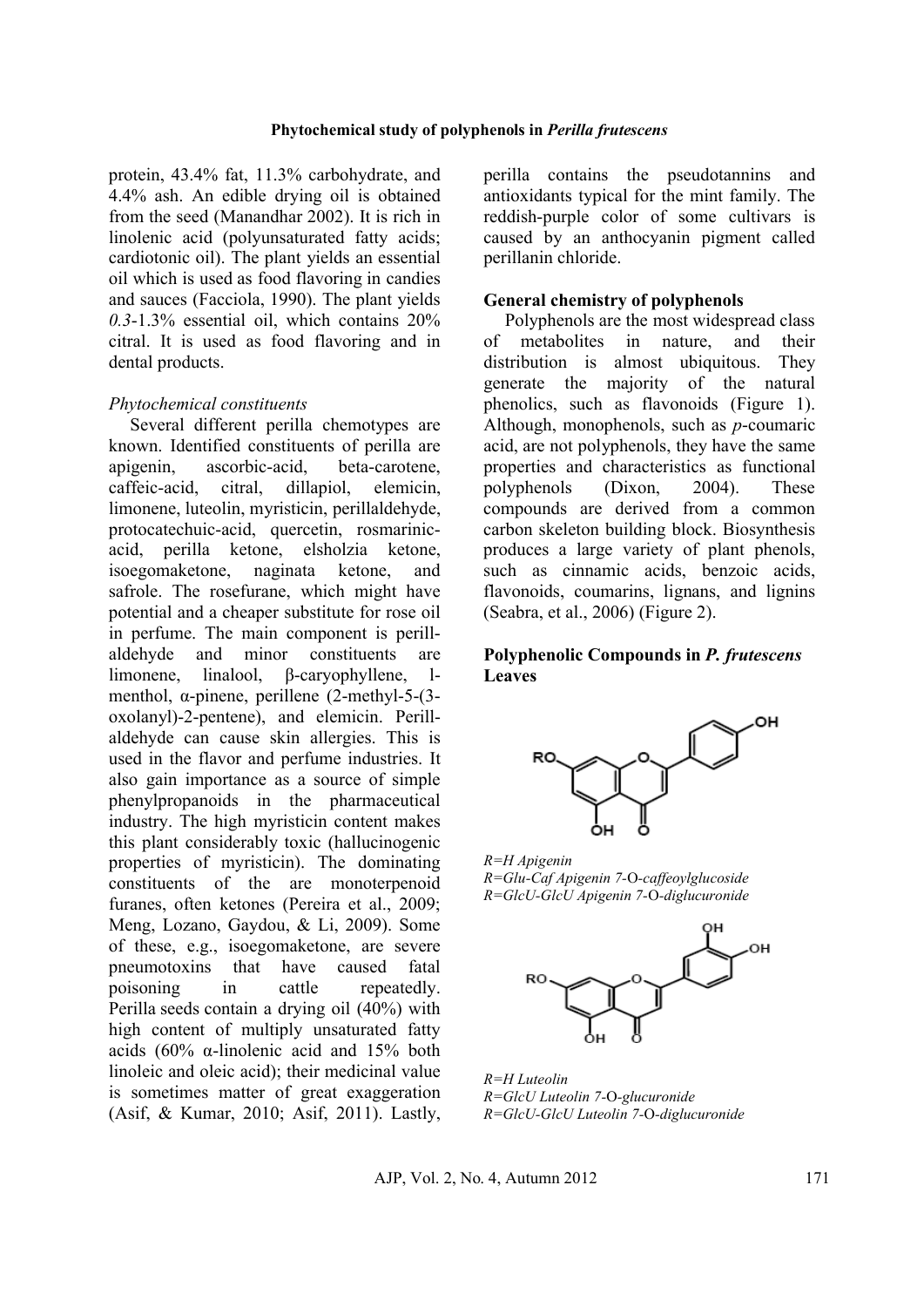### **Asif**



*R=H Scutellarein R=GlcU Scutellarein 7-*O*-glucuronide R=GlcU-GlcU Scutellarein 7-*O*-diglucuronide*





Figure 1. Chemical Structures of major Polyphenolic Compounds in *P. frutescens* Leaves.

### **Phenolic acids**

*Benzoic acid derivatives*



R = R' = H; *p*-hydroxybenzoic acid  $R = OH$ ,  $R' = H$ ; protocatechuic acid  $R = OCH3$ ,  $R' = H$ ; vanillic acid  $R = R' = OH$ ; gallic acid  $R = R' = OCH3$ ; syringic acid





 $R = R' = H$ ; *p*-coumaric acid  $R = OH$ ,  $R' = H$ ; caffeic acid  $R = OCH3$ ,  $R' = H$ ; ferulic acid  $R = R' = OCH3$ ; sinapic acid

**Flavonoids**

*Flavones*



Apigenin

#### *Flavanones*



Naringenin



Cyanidin

*Flavonols*



**Quercetin**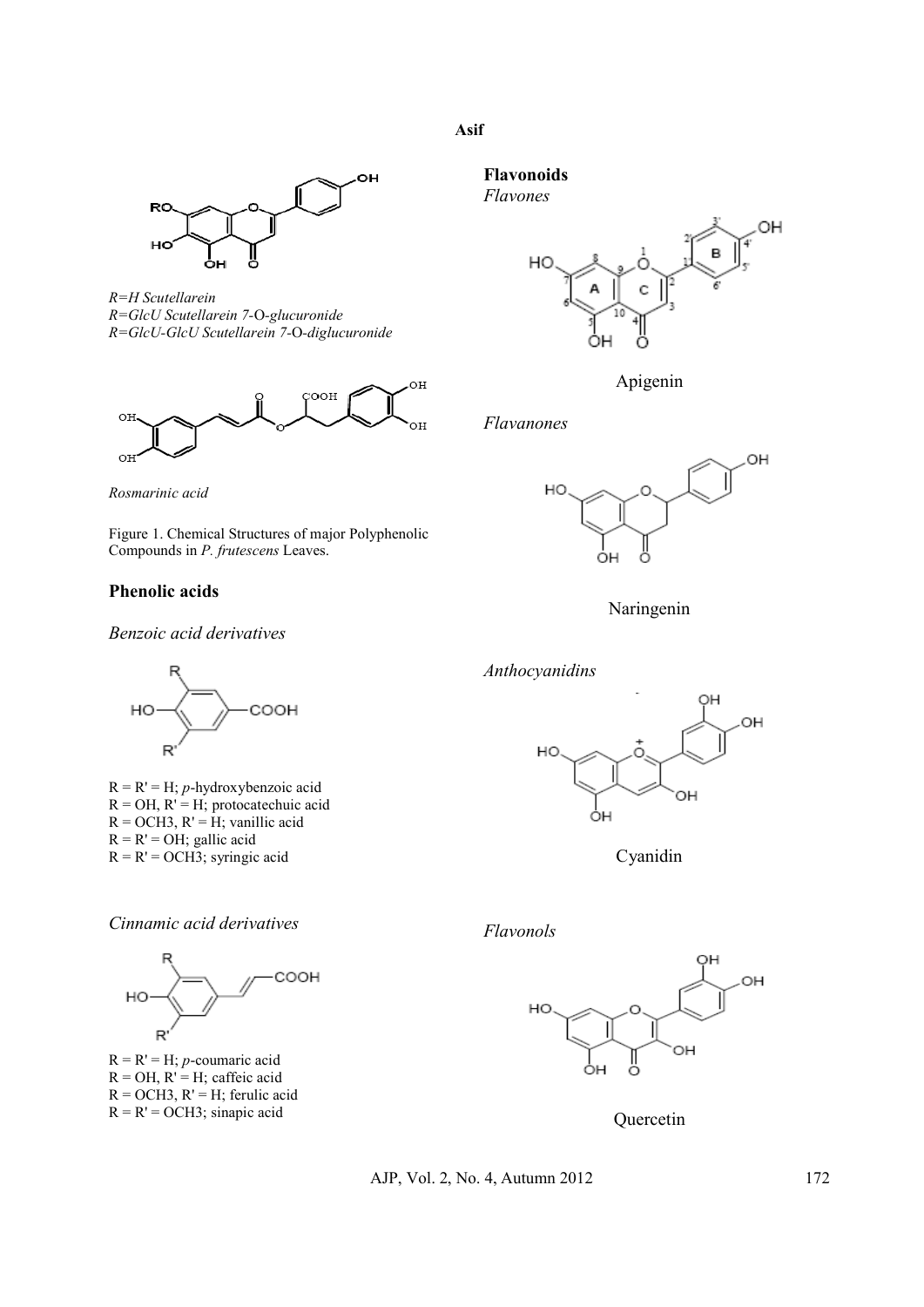#### **Phytochemical study of polyphenols in** *Perilla frutescens*

*Flavan-3-ols*



(+)-catechin

*Isoflavones*





Lignans



Secoisolariciresinol diglycoside



R=H Shisonin, R=Mal Malonylshisonin

Figure 2. Chemical classes of polyphenolic compounds

*General antioxidant mechanisms of polyphenolics*

Polyphenolics are able to act as antioxidants in different ways. Phenolic hydroxyl groups are good hydrogen donors and can react with reactive oxygen and nitrogen species (Valentao, et al., 2003; Heim, Tagliaferro, & Bobilya, 2002) in a termination reaction, which breaks the generation of free radicals. The interaction with the initial reactive species results a radical form of the antioxidant which has a much greater chemical stability than the initial radical. The interaction of the hydroxyl group of phenolics with the  $\pi$ -electrons of the benzene ring gives the molecules special properties, most notably the ability to generate free radicals where the radical is stabilized by delocalization. The formation of these relatively long-lived radicals is able to modify radical-mediated oxidation processes (Parr & Bolwell. 2002).

The antioxidant capacity of phenolic compounds is also attributed to their ability to chelate metal ions involved in the production of free radicals (Yang et al., 2001). However, phenolics can act as prooxidants by chelating metals that maintain or increase their catalytic activity or by reducing metals, thus increasing their ability to form free radicals (Croft, 1998). Phenolic structures often have the strongly interact with proteins due to their hydrophobic benzenoid rings and hydrogen-bonding potential of the phenolic hydroxyl groups. This gives phenolics the ability to act as antioxidants also by virtue of their capacity to inhibit some enzymes involved in radical generation, such as various cytochrome P450 isoforms, lipoxygenases, cyclooxygenase, and xanthine oxidase (Parr, & Bolwell, 2002). Additionally, synergistic effects of phenolics with other antioxidants, namely ascorbic acid, β-carotene, and α-tocopherol (Croft, 1998), and regulation of intracellular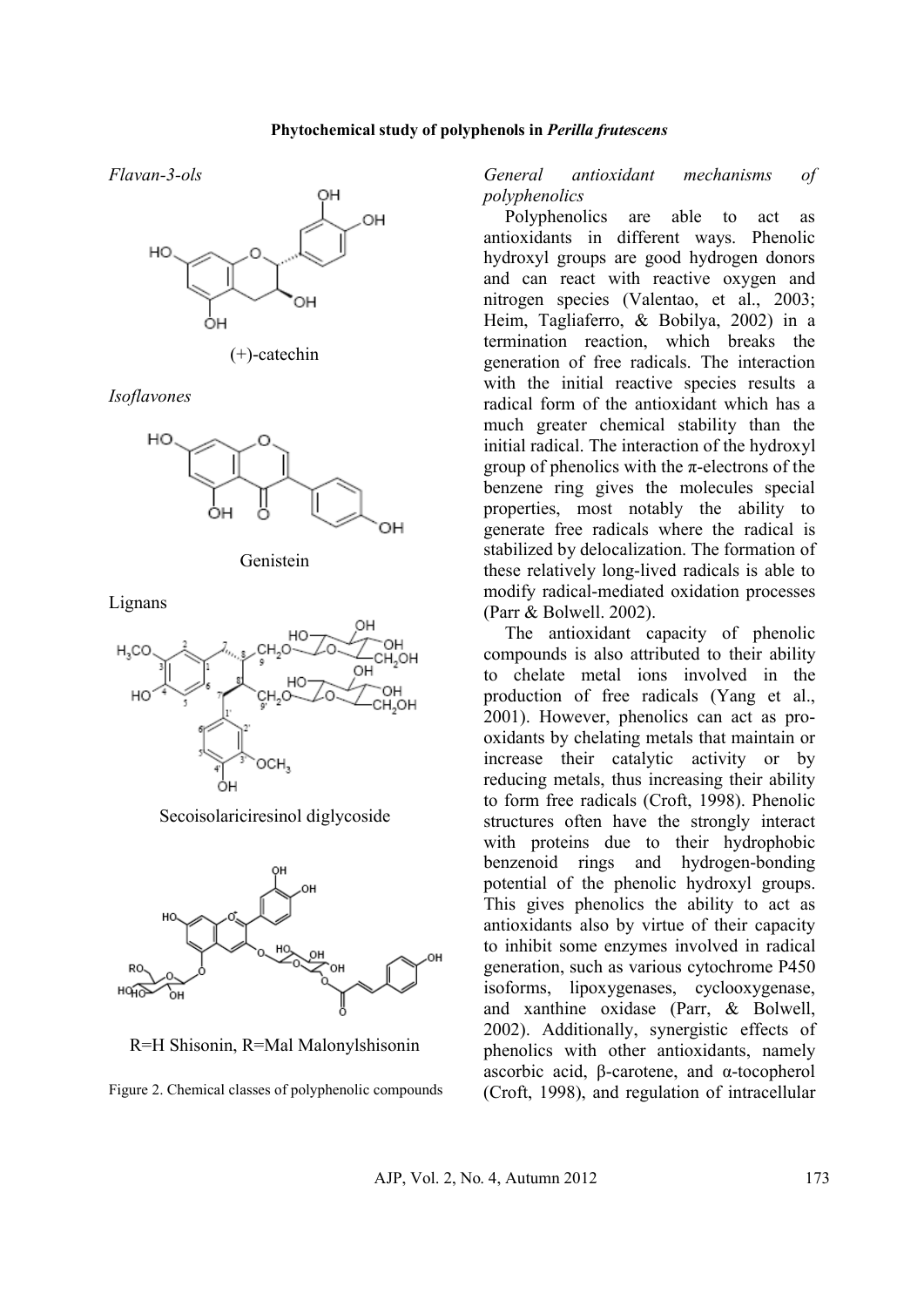glutathione levels have also been described (Seabra et al., 2006).

## *Flavonoids*

Flavonoids are characterized by a phenylbenzopyran chemical structure. The general structure includes a  $C_{15}$  ( $C_6$ - $C_3$ - $C_6$ ) skeleton joined to a chroman ring (benzopyran moiety). The heterocyclic benzopyran ring is known as the C ring, the fused aromatic ring as the A ring, and the phenyl constituent as the B ring. The A ring can be of two types: a phloroglucinol type that is *meta-*trihydroxylated, or a resorcinol type that is *meta*-dihydroxylated (Haslam, 1998). The B ring can be monohydroxylated, *ortho*-dihydroxylated, or vicinaltrihydroxylated. The center heterocycle most commonly exists in one of three forms: pyran, pyrilium, or γ-pyrone (Aron, & Kennedy, 2008).

According to the position of the aromatic ring to the benzopyrane moiety, flavonoids can be grouped into four classes: major flavonoids (2-phenylbenzopyrans), isoflavonoids (3-benzopyrans), neoflavonoids (4-benzopyranes), and minor flavonoids. In plants, these compounds occur in nearly all species (Cotelle et al., 1996; Bruneton, 1999). Increasingly, flavonoids have been reported to possess many useful properties, including anti-inflammatory, oestrogenic, enzyme inhibition, antimicrobial, antiallergic, vascular, and cytotoxic antitumour activity, but the antioxidant activity (AA) is, without a doubt, the most studied one attributed to flavonoids (Meng et al., 2009).

The well-established AA of flavonoids is also responsible for other biological activities in which the prevention of oxidative stress is beneficial. For example, the anticancer activity of some compounds is due to their ability to scavenge free radicals, thus avoiding the early stages of cancer promotion (Pereira et al., 2009). In addition to this mechanism, flavonoids have also been reported to act as anticancer agents *via*  regulation of signal transduction pathways of cell growth and proliferation, suppression of oncogenes and tumor formation, induction of apoptosis, modulation of enzyme activity related to detoxification, oxidation and reduction, stimulation of the immune system and DNA repair, and regulation of hormone metabolism (Aron, & Kennedy, 2008). There are some other flavonoid classes with potent molecules that are used for the treatment of other pathologies that do not involve in the antioxidant activity. Isoflavones, whose estrogen-like capacity is now well established, are used similar to estrogen for the treatment of conditions in which the agonist effect in estrogen receptors is beneficial, such as menopause (Dixon & Ferreira, 2002).

## *Cinnamic acids*

L-Phenylalanine and L-tyrosine, as  $C_6C_3$ building blocks, are precursors for a wide range of natural products. Elimination of ammonia from the side-chain to generated the appropriate *trans-*(*E*)-cinnamic acid. The phenylalanine would give cinnamic acid, whilst tyrosine could yield 4-coumaric acid (*p*-coumaric acid). All plants appear to have the ability to deaminate phenylalanine *via*  phenylalanine ammonia lyase (PAL) enzyme, but the corresponding transformation of tyrosine is more restricted. The most representative cinnamic acid is caffeic acid, which occurs in fruits and vegetables mainly as an ester with quinic acid (chlorogenic acid or 5-caffeoylquinic acid) (Seabra, et al., 2006). The AA of phenolic acids is related to the number and position of hydroxyl groups in the molecule. The antioxidant efficiency of monophenols is strongly enhanced by the introduction of a second hydroxyl group at the *ortho-* or *para-* positions, and is increased by one or two methoxy substitutions in *ortho-* position with respect to the hydroxyl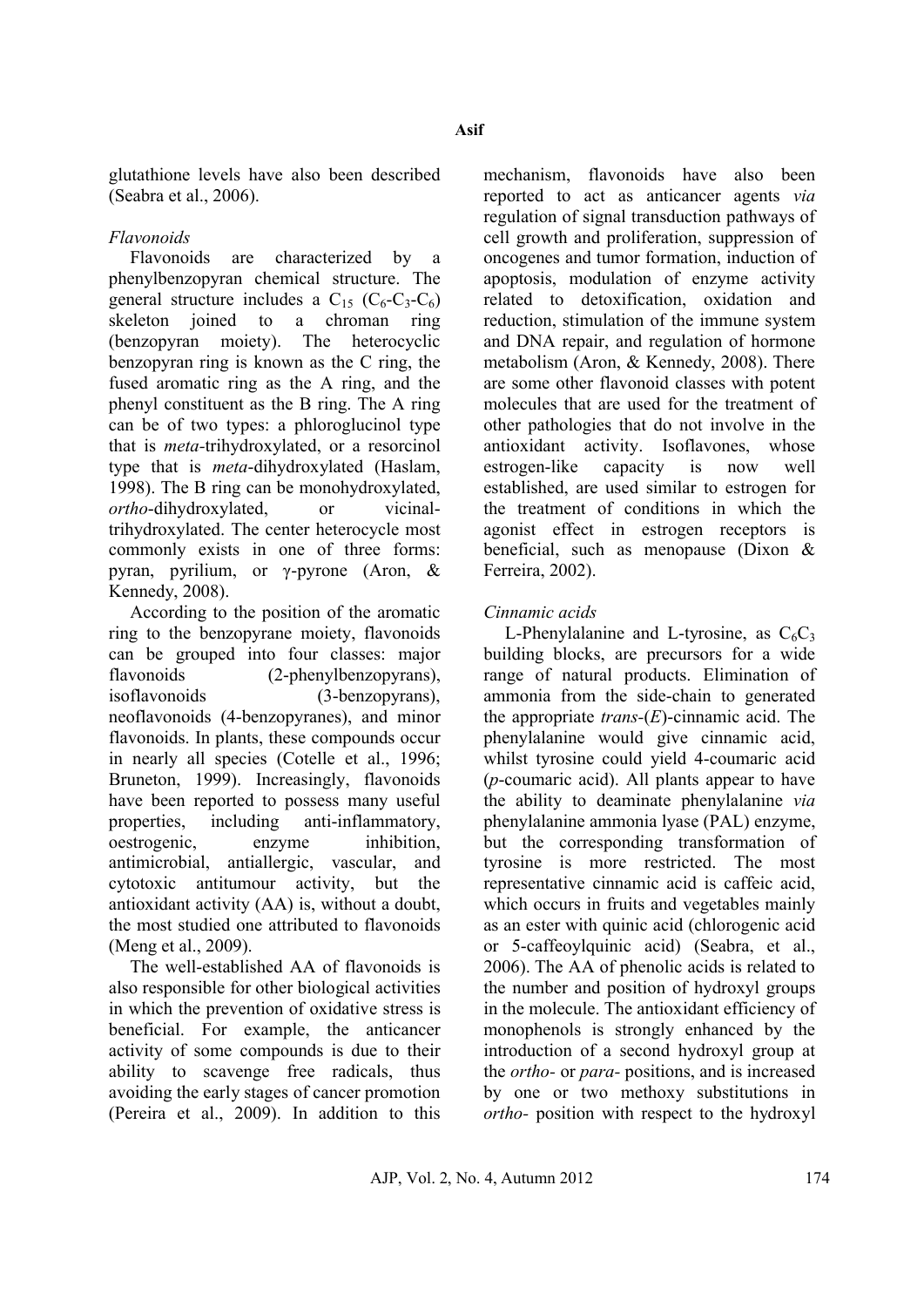group (Dewick, 2002). As it happens with most polyphenols, cinnamic acids also exhibit strong antioxidant properties (Bruneton, 1999).

## *Lignin and lignans*

Cinnamic acid metabolites are based on  $C_6C_3$  building blocks. An important example is the plant polymer lignin, a strengthening material for the plant cell wall which acts as a matrix for cellulose microfibrils. Lignin represents a vast reservoir of aromatic materials, mainly untapped because of the difficulties associated with release of these metabolites. Lignin is formed by phenolic oxidative coupling of hydroxycinnamoyl alcohol monomers, brought about by peroxidase enzymes. The most important of these monomers are 4-hydroxycinnamoyl alcohol (*p*-coumaroyl alcohol), coniferyl alcohol, and sinapoyl alcohol, though the monomers vary according to the plant type (Dewick, 2002). Nevertheless, tyrosine inhibiting activity has been described (Azharul-Haq et al., 2006). Lignans are organic compounds resultant from the establishment of a link between β-carbons of the side chain of two 1-phenylpropane derivatives. Numerous compounds possess cytostatic and antimitotic properties, perhaps their most widely known bioactivity. In addition, several other properties have been reported for lignans: inhibition of AMPc phosphodiesterase and of enzymes from the respiratory chain and antihypertensive activity (Bruneton, 1999).

## *Anthocyanins*

Anthocyanins are water soluble plant pigments, usually with molecular weights ranging from 400 to 1200, and responsible for the blue, purple, and red colors of many plant tissues (Prior & Wu 2006). These compounds are glycosylated polyhydroxyand polymethoxy-derivatives of 2 phenylbenzopyrylium (flavylium) salts. The

most common sugars are glucose, galactose, rhamnose, and arabinose. These sugars are usually linked at the 3 position of the C ring or at the 5 and 7 positions of the B ring, occurring as mono-, di-, or tri-saccharide forms. Although very rare, glycosylation at the  $3^{\prime}$ ,  $4^{\prime}$ , or  $5^{\prime}$  positions of the B ring is also possible (Wu & Prior, 2005). Despite the knowledge of about 17 anthocyanidins (anthocyanin aglycones), only six of them are ubiquitously distributed in nature: cyanidin, delphinidin, petunidin, peonidin, pelargonidin, and malvidin. With the exception of 3-deoxyanthocyanidins and their derivatives, there is always a glycosyl group in C-3, which means that aglycones are rarely found in nature. The sugar moiety may be acylated by aromatic acids, mostly hydroxycinnamic acids (caffeic, ferulic, *p*coumaric, or sinapic acids), and sometimes by aliphatic acids, namely malonic and acetic acids. These acyl moieties are usually linked to the sugar at C-3. The possibilities regarding the identity and position of sugars and acyl moieties, as well as the position and number of hydroxy and methoxy groups on the anthocyanidin skeleton, give great number of compounds, with over 600 anthocyanins (Anderson, 2002). An unusual *C*-glycosyl-anthocyanin has been isolated from the flowers of the toad lily, *Tricyrtis formosana* (Liliaceae) (Tatsuzawa et al., 2004). Recently, significant anticancer properties of some anthocyanins against a range of cell lines have been described (Zhang et al., 2008).

## **Antioxidant of green and red perilla**

Leaf samples of *P. frutescens varieties*  were shown different degrees of red to green colorations but the *crispa* variety is found exclusively to be in red. Water-soluble polyphenolics were extracted from the dried leaves. The red type samples, which have been identified as anthocyanins (Meng, et al., 2006). The total anthocyanin content varied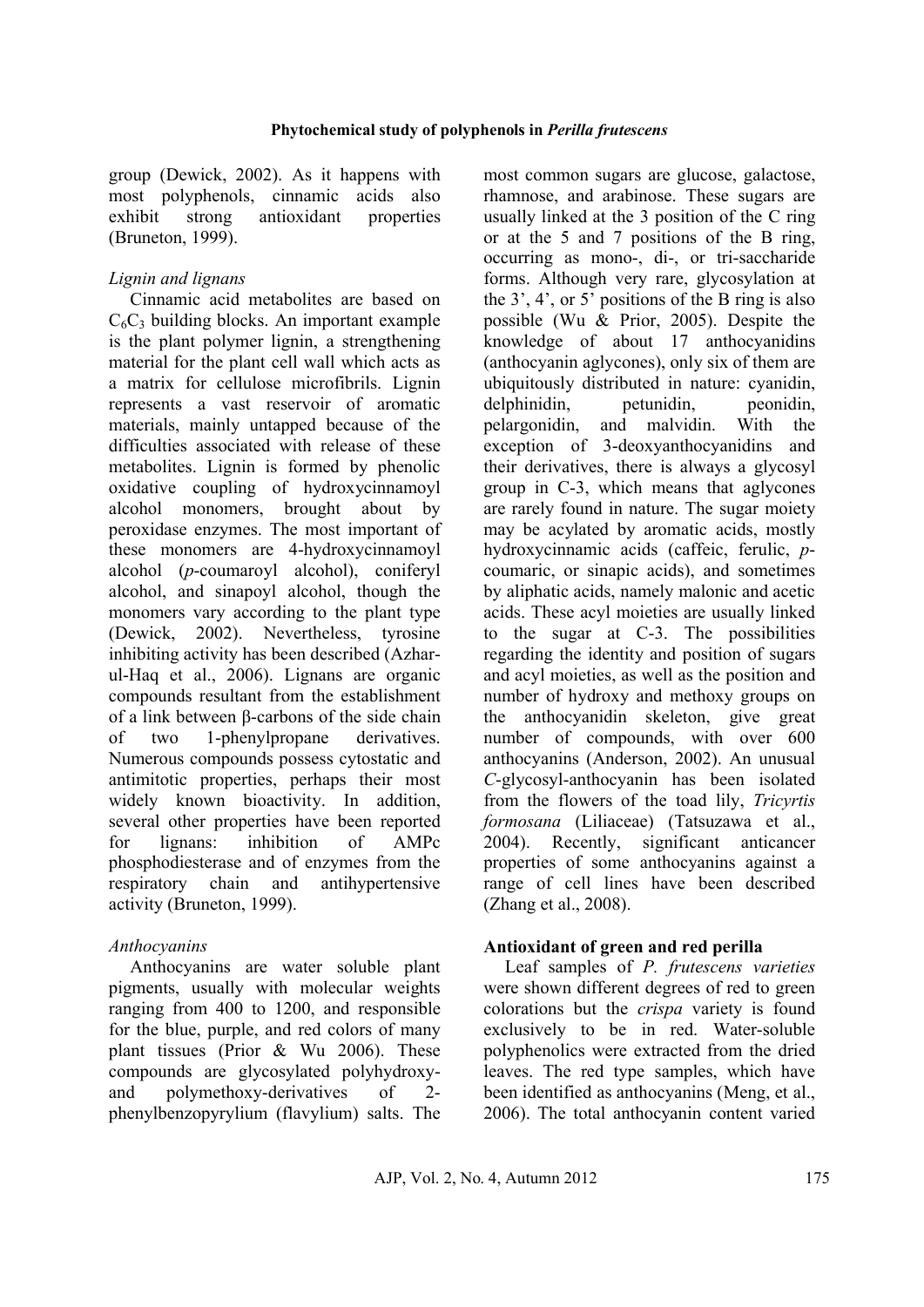from 2.9 to 4.0 μmol/100 mL (expressed as cyanidin equivalent). Malonylshisonin was the major anthocyanin in all *P. frutescens* red samples, followed by shisonin. Water extract samples showed nine compounds, including three phenolic acids (coumaroyl tartaric acid, caffeic acid, and rosmarinic acid) and six flavones (apigenin 7-O-caffeoylglucoside, scutellarein 7-O-diglucuronide, luteolin 7-Odiglucuronide, apigenin 7-O-diglucuronide, luteolin 7-O-glucuronide, and scutellarein 7- O-glucuronide). The number of phenolic compounds, other than anthocyanins, detected in both red green and red type *P. frutescens* was higher than in the green type ones. Total cinnamic derivatives content, varied from 5 to 11 μmol/100 mL and total flavones content varied from 12.0 to 18.5 μmol/100 mL in the case of red type samples (Meng et al., 2009). The AA was determined for each sample and compared with their polyphenolic compound contents. AA assays employed the inhibition of free radical 2,2 diphenyl-1-picrylhydrazyl (DPPH) test/method (Roginsky & Lissi, 2005). Leaf extract contained anthocynins (*cis*-shisonin, shisonin, malonylshisonin, and cyanidin 3-O- (E)-caffeoylglucoside-5-O-

malonylglucoside), and flavones (apigenin 7- O-caffeoylglucoside, apigenin 7-Odiglucuronide, luteolin 7-O-diglucuronide, luteolin 7-O-glucuronide, scutellarein 7-Oglucuronide, and scutellarein 7-Odiglucuronide, expressed as luteolin 7-Oglucoside). The bleaching action is mainly attributed to the presence of a mixture of antioxidant compounds such as polyphenols (Meng et al., 2009).

The content of phenolic compounds and AA are partly correlated with the foliage color of the different *P. frutescens* varieties. Water extracts obtained from the red-green and red leaf color *P. frutescens* varieties contain anthocyanins, cinnamic acid derivatives, and flavonic compounds. The total polyphenols ranged from 22 up to 30

μmol/100 mL. The polyphenols in water extracts of green leaf samples show a relatively low content in total polyphenols, therefore AAs are poor for green leaf extracts. These extracts contained cinnamic acid derivatives (mainly caffeic and rosmarinic acids). The polyphenolic extraction of organic layer contained the phenolic acids, while the remaining aqueous phase contained anthocyanins and flavones. The results were expressed as rosmarinic acid equivalent for cinnamic derivatives, luteolin-7-O-glucoside for flavones derivatives, and cyanidin equivalent for anthocyanin derivatives (Meng et al., 2009).

# **References**

- Anderson OM. 2002. Anthocyanin occurrences and analysis. In Proceedings of the International Workshop on *Anthocyanins:*  Research and Development of *Anthocyanins*, Adelaide, South Australia, April 17-19.
- Aron PM and Kennedy JA. 2008. Flavan-3-ols: Nature, occurrence and biological activity. [Mol Nutr Food Res](http://www.ncbi.nlm.nih.gov/pubmed/18081206), 52: 79-104.
- Asif M and Kumar A. 2010. Nutritional and functional characterization of *Perilla frutescens* seed oil and evaluation of its effect on gastrointestinal motility. Malay J Pharm Sci, 8: 1-15.
- Asif M. 2011. Health effects of omega-3,6,9 fatty acids: *Perilla frutescens* is a good example of plant oils. Orient Pharm Exp Med*.* 11: 51-59.
- Azhar-ul-Haq, Malik A, Khan MTH, Anwar-Ul-Haq, Khan SB, Ahmad A, Choudhary MI. 2006. Tyrosinase inhibitory lignans from the methanol extract of the roots of *Vitex negundo*  Linn. and their structure-activity relationship. Phytomedicine, 13: 255-260.
- Bruneton J. 1999. Pharmacognosie: phytochimie, plantes médicinales; Éditions Tec  $\&$  Doc: Paris, France.
- Cotelle N, Bernier JL, Catteau JP, Pommery J, Wallet JC, Gaydou EM. 1996. Antioxidant properties of hydroxy-flavones. Free Radical Biol Med, 20: 35-43.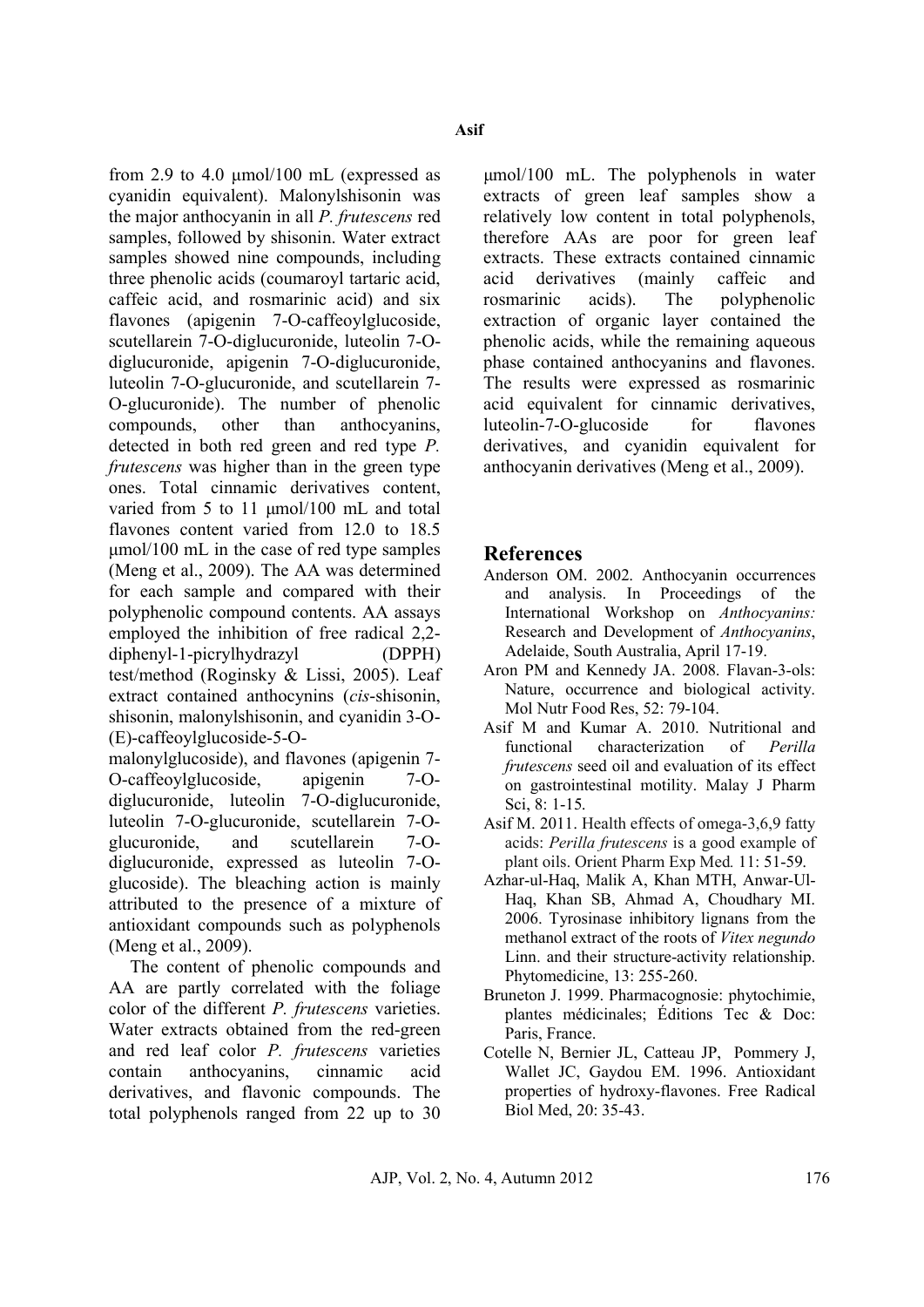#### **Phytochemical study of polyphenols in** *Perilla frutescens*

- Croft KD. 1998. The chemistry and biological effects of flavonoids and phenolic acids. [Ann](http://www.ncbi.nlm.nih.gov/pubmed/9928450)  [N Y Acad Sci,](http://www.ncbi.nlm.nih.gov/pubmed/9928450) 854: 435-442.
- Dewick PM. 2002. Medicinal natural products: a biosynthetic approach; John Wiley & Sons: New York, NY, USA.
- Diggs GM, Jnr, Lipscomb BL, O'Kennon R J 1999. Illustrated Flora of North Central Texas Botanical Research Institute, Texas.
- Dixon RA. 2004. Phytoestrogens. Annu Rev Plant Biol, 55: 225-261.
- Facciola S. 1990. Cornucopia- A Source Book of Edible Plants*.* Kampong Publications.
- Foster S and Duke JA. 1990. A Field Guide to Medicinal Plants. Eastern and Central N. America. Houghton Mifflin Co.
- Haslam E. 1998. Practical Polyphenols: From structure to molecular recognition and physiological action; Cambridge University Press: Cambridge, UK.
- Heci Y. 2001.Valuable ingredients from herb *perilla*: A mini review. Innov Food Technol*,* 29-30: 32-33.
- Heim KE, Tagliaferro AR, Bobilya DJ. 2002. Flavonoid antioxidants: chemistry, metabolism and structure-activity relationships. J Nutr and Biochem, 13: 572- 584.
- Huxley A. 1992. The New RHS Dictionary of Gardening. 1992. MacMillan Press.
- Ill Min C, Song Joong Y, Jung Tae K, Jae Gyun G, Jae Duck S, Hyung Soo S. 1995. Test of superoxide dismutase characteristics and antioxidant activity in Perilla leaves. Korean J Crop Sci, 40: 504-511.
- Makino T, Furata Y, Wakushima H, Fujii H, Saito K, Kano Y. 2003. Anti-allergic effect of *Perilla frutescens* and its active constituents. Phytother Res, 17: 240-243.
- Manandhar NP. 2002. Plants and People of Nepal Timber Press. Oregon. ISBN 0-88192- 527-6.
- Meng L, Lozano YF, Gaydou EM, Li B. 2009. Antioxidant Activities of Polyphenols Extracted from *Perilla frutescens* Varieties. Molecules, 14: 133-140.
- Meng L, Lozano Y, Bombarda I, Gaydou E, Li B. 2006. Anthocyanin and Flavonoid Production from *Perilla frutescens*: Pilot Plant
- green tea (*Camellia sinensis*). Phytomedicine, 10: 517-522.

Scale Processing Including Cross-Flow Microfiltration and Reverse Osmosis. J Agric Food Chem, 54: 4297-4303.

- Parr AJ and Bolwell JP. 2002. Phenols in the plant and in man. The potential for possible nutritional enhancement of the diet by modifying the phenols content or profile. J Sci Food Agric, 80: 985-1012.
- Pereira DM, Valentao P, Pereira JA, Andrade PB. 2009. Phenolics: From Chemistry to Biology. Molecules, 14*:* 2202-2211.
- Prior RL nad Wu X. 2006. Anthocyanins: Structural characteristics that result in unique metabolic patterns and biological activities. Free Radical Res, 40: 1014-1028.
- Roginsky V and Lissi EA. 2005. Review of methods to determine chain-breaking antioxidant activity in food. Food Chem, 92: 235-254.
- Seabra RM, Andrade PB, Valentao P, Fernandes E, Carvalho F, Bastos ML. 2006. In Biomaterials from Aquatic and Terrestrial organisms; Fingerman M, Nagabhushanam R, Eds; Science Publishers: Enfield, NH, USA, 115-174.
- Takano H, Osakabe N, Sanbongi C, Yanagisawa R, Inoue K, Yasuda A, Natsume M, Baba S, Ichiishi E, Yoshikawa T. 2004. Extract of *Perilla frutescens* enriched for rosmarinic acid, a polyphenolic phytochemical, inhibits seasonal allergic rhinoconiunctivitis humans. Exp Biol Med, 229: 247-254.
- Tatsuzawa F, Saito N, Miyoshi K, Shinoda K, Shigihara A, Honda T. 2004. Diacylated 8- *C*glucosylcyanidin 3-glucoside from the flowers of *Tricyrtis formosana*. Chem Pharm Bull, 52: 631-633.
- Ueda H and Yamazaki C. 2002. Luteolin as an anti-inflammatory and antiallergic constituent of *Perilla frutescens*. Biol Pharm Bull, 25: 1197–202.
- Valentão P, Fernandes E, Carvalho F, Andrade PB, Seabra RM, Bastos ML. 2003. Hydroxyl radical and hypochlorous acid scavenging activity of small centaury (*Centaurium erythraea*) infusion. A comparative study with
- Wu X and Prior RL. 2005. Identification and characterisation of anthocyanins by HPLC-